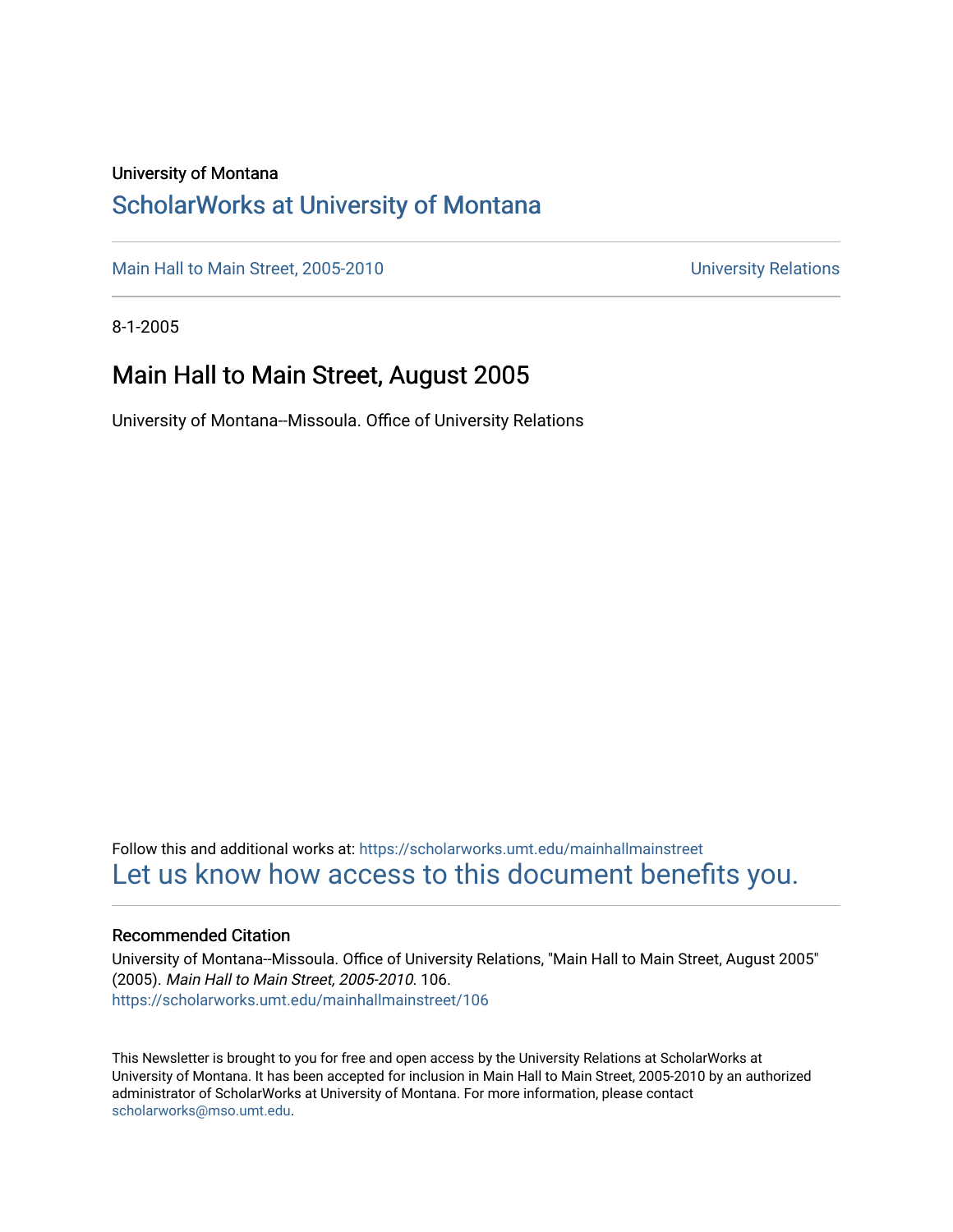## **ME ain Hall to ain Str MLIS 128 9936**

**Allison~3unnellz Jodi UM\_M Mansfield Library**

**jgust 2005 Vo). 11 No. 8**

### **Connecting Campus and Community**

# **Top Baucus aide joins UM**

 $\int \frac{m}{\pi} \cos \theta \, d\theta$  Sen. Max Baucus, has been named<br>a next executive vice president and I'm Foley, a prominent aide to U.S. the next executive vice president and executive assistant to the president at The University of Montana. He was appointed to the post by UM President George Dennison.

"As many will recall, Jim served for a few years with the UM Foundation and then briefly as director of



government relations during the 1990s," Dennison said. "Jim knows the University and Montana very well, and he brings to his assignment a wealth of experience and connections **Jim Foley** that will help the University

immensely. <sup>1</sup> cannot imagine anyone better prepared to step in and make a difference immediately — precisely what we need."

Foley has been Montana chief of staff for Baucus since 2000. For three years prior to that he was the UM Foundation's director of corporate and foundation relations. During 1983- 1996 he worked for U.S. Rep. Pat Williams as a legal assistant and then staff director. He also worked for the Montana Governor's Office and state Department of Labor and Industry from 1977 to 1983.

A Helena native, Foley earned an undergraduate degree in government from St. John's University in Minnesota.

"It was a difficult decision to leave Sen. Baucus' office because Max is a very good friend," Foley said. "My wife, Julie, and I love the Missoula community, this campus and this state.

**—- Continued page <sup>3</sup>**



**Greg Sundberg, pictured in the Adams Center control room for Griz Vision, helps orchestrate the exciting game-day atmosphere at Washington-Grizzly Stadium.**

# **Staffers boost stadium experience**

**F** Stadium has been called the greatest<br>ow in Montana by USA Today and ootball at Washington-Grizzly Stadium has been called the greatest Sports Illustrated. It's an intoxicating mix of bone-jarring action, acrobatic cheerleaders, precise parachutists, big-screen videos, timely music, a

booming cannon and one memorable mascot. But who are the brains that orchestrate this adrenaline-filled experience?

With football fever in sight, UM's athletics marketing department is working hard to ensure Griz fans have an enjoyable game experience. Christie Anderson, UM's sports marketing and promotions director, said she watches e-Griz, a Griz fan blog on the Internet, to see what fans have to say. She said many of their opinions are taken into consideration when planning events for

upcoming Griz games.

For the 2005 Griz football season, many new elements and surprises are being scheduled. For instance, during the Saturday, Sept. 3, game against Ft. Lewis College, the 1995 National Champion Griz football team will be honored during a halftime reunion.

Sports marketing director **Christie Anderson paces the** sidelines with two radios.

Then, on Saturday, Sept. 17, when the Griz face South Dakota State, Benny the Bull — the

mascot of the NBA's Chicago Bulls — will appear in all his red-suited glory. The man powering Benny, Barry Anderson, once animated the suit ofUM's award-winning mascot, Monte.

"We really want to make halftime a bigger event," Anderson said. "We want to help pumpup the team for the end of the game too, not just the beginning."

**— Continued back page**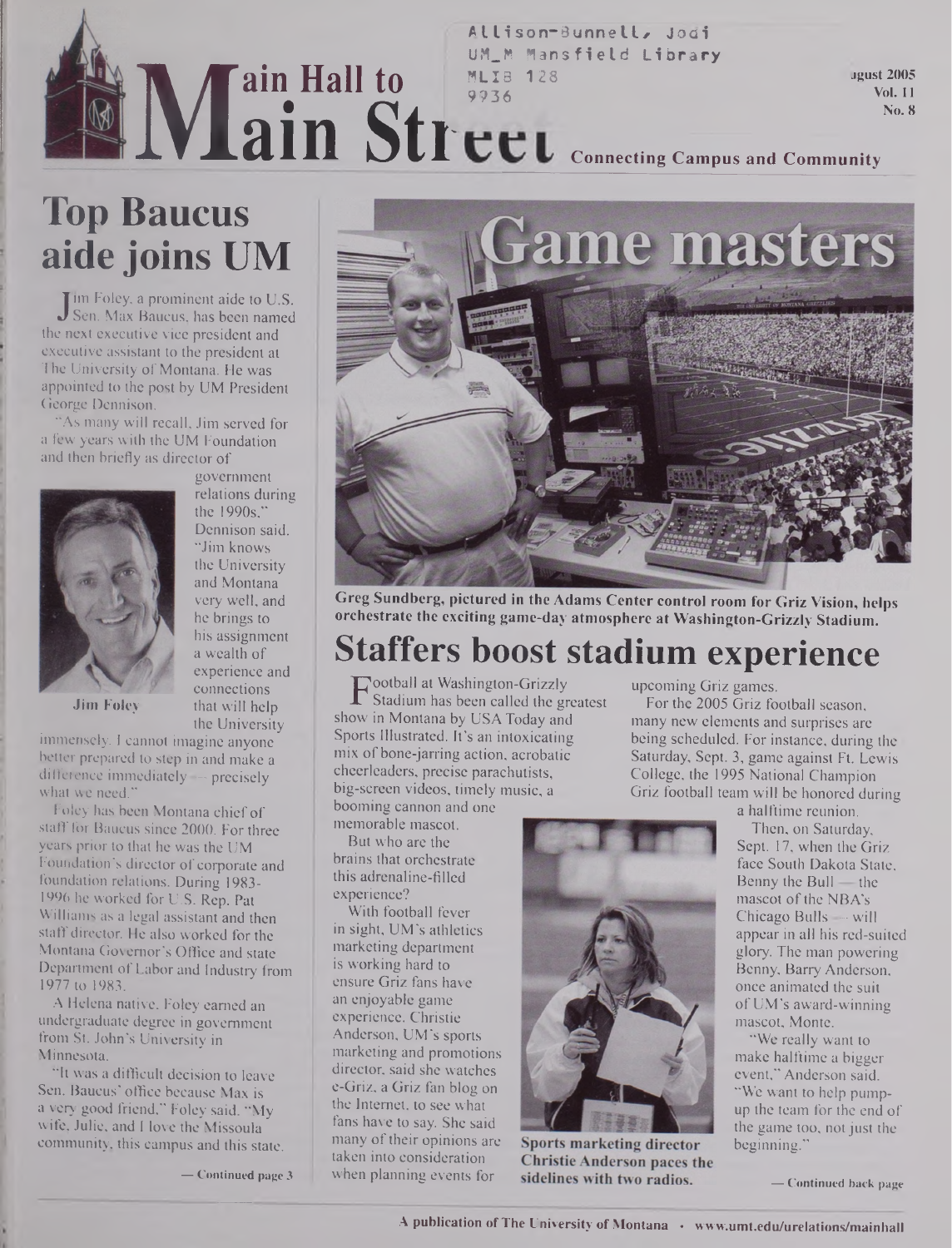

**Missoula Loves Sports—**Missoula recently was named the best sports city in Montana by Sporting News. The magazine also ranked UM's home community 168th best in the nation for loving sports. Among other Montana cities, Bozeman was ranked 203rd in the nation, Great Falls was 359th, Helena was 371st and Billings was 374th. Boston, Philadelphia and Detroit were named the top three cities. To be included in the rankings, a city must have at least one NCAA Division I basketball team, a minor league baseball team or a score in other select categories.

**B**riefs

chosen from a field of 321 qualified applicants. The University's 2005 Presidential Leadership Scholars from Montana are Matthew Roberts of Bigfork; Svein Newman and Siri Smillie of Billings; Emma Petroff of Bozeman; Robert Coleman of Browning; Peter Betcher of Choteau; Hannah Greene of Clancy; Ashley Bailey of Forsyth; Tiffany Wilson of Fort Benton; Matthew McCleary of Great Falls; Brittany Lind of Harlowton; Emily Tutvedt of Kalispell; Edward Miller of Lolo; Heather Bergman, Morgan Eichwald,

Heidi Gaskill, Leslie Hughes, Emily Martens and Faith Morrison of Missoula; and Bridget Farr of Sidney. Twelve Presidential Leadership Scholars will be coming to UM from other states.

**NASA Mission Extended—**A NASA review panel recently announced it will extend the mission of the space agency's Terra environmental satellite for three years. That's good news for UM s Numerical Terradynamic Simulation Group, which crafted software for Terra and its sister satellite, Aqua. "This means we can continue our work to monitor the Earth's surface through this mission for several more years," said Steven Running, NTSG director and a UM professor. "We can still get a lot of new science out of this old hardware." The \$1.3 billion Terra satellite is an orbiting stethoscope that provides daily checkups on the Earth s health. It scans the entire planet every one to two days. Running said the latest funding will extend the mission through 2009. More information about NASA environmental satellites and science can be found at <http://earthobservatory.nasa.gov/>.

**Time to Enshrine—**Become a permanent part of the UM-Missoula campus by having your name — or another special person s - engraved on a brick in Centennial Circle. Centennial Circle was established in 1993, when UM celebrated its 100th birthday. Paved with red bricks, the circle surrounds Rudy Autio's landmark grizzly bear statue, located on the western edge of the Oval. With its classic Main Hall and Mount Sentinel backdrop, the circle is a favorite place for picture-taking. Centennial Circle Bricks cost S150 each and may be engraved with names or brief messages. For more information, go online to <http://www.umt>. **edu/urelations/bricks.htm. is**

**From Griz to Ducks—University of Montana head men's** basketball coach Larry Krystkowiak spent part of his summer coaching the Beijing Ducks, a professional Chinese Basketball Association team in Milwaukee, Wis. The event is sponsored by the Metropolitan Milwaukee Association of Commerce China Council and the Milwaukee Bucks. Krystkowiak was invited to coach the Chinese team by officials from the National Basketball Association. Also coaching the Beijing Ducks with Krystkowiak is John McLeod, the former head mentor of the New York Knicks. The Beijing Ducks are owned by the Shougang Corp. — China's fourth largest steelmaker— and are one of 14 teams in the CBA, founded in 1995.

**Welcoming Students—**Each year UM hosts Welcomefest, a program that allows administrators, faculty and staff to greet new students and their families. These volunteers also help students move into their residence halls, direct traffic and provide information. More than 100 UM employees participate, each wearing their Week of Welcome T-shirts. This year the Welcomefest gang plans to help out Aug. 23 and 27. For more information, call Molly Molloy at (406) 243-2332.

**Top Scholarships—**Thirty-two exceptional incoming UM freshmen have been awarded prestigious Presidential Leadership Scholarships. These scholarships recognize outstanding talent, academic performance and contribution to the community. The students receive a four-year tuition waiver plus an additional \$5,000 to S7.5OO per year. This year's scholarship winners were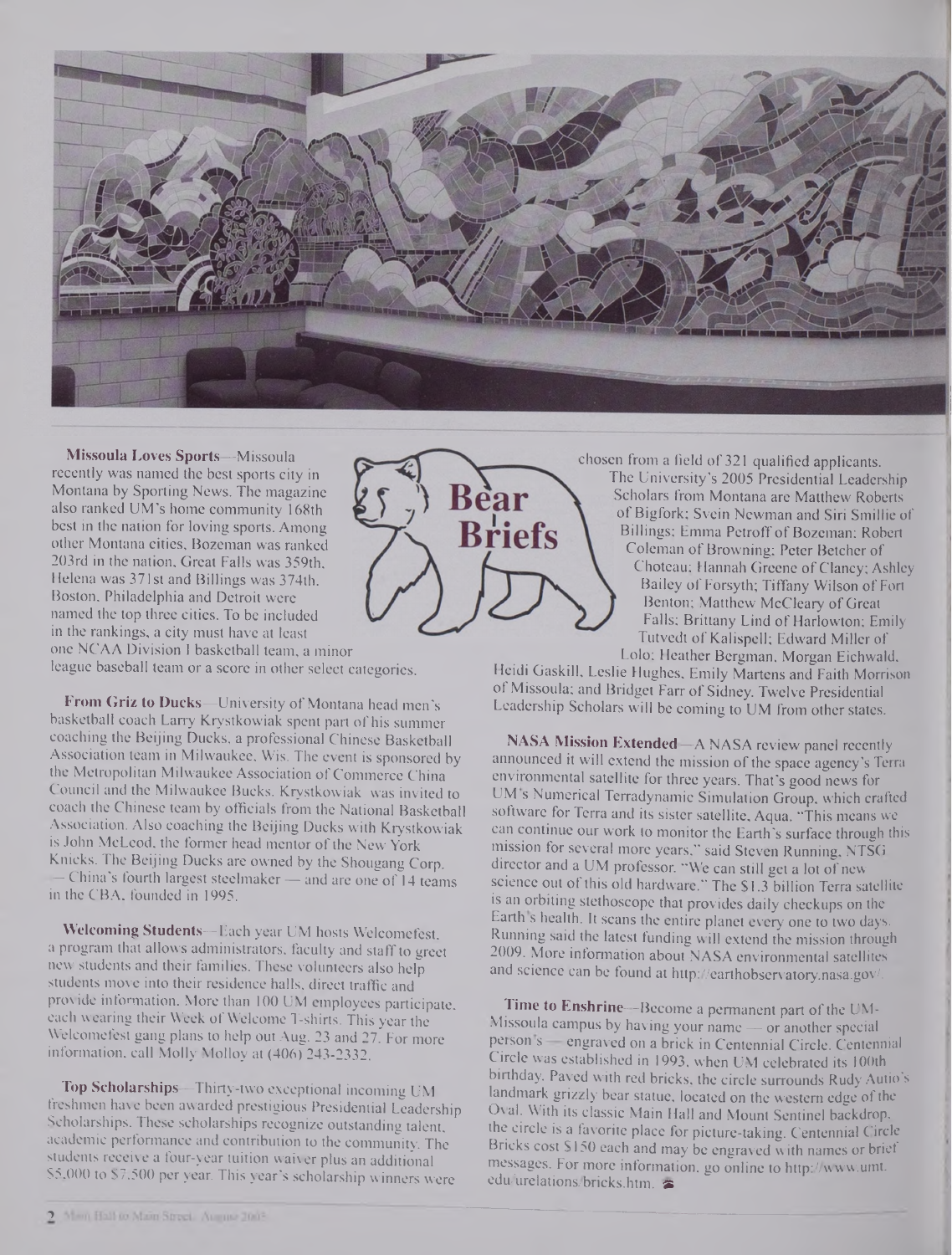

## **Big Artistic Statement**

This 50-by-8-foot ceramic mural<br>about the Walls of a<br>ady lounge in the Gallagher Business his 50-by-8-foot ceramic mural now decorates three walls of a Building. The massive mosaic comes to the University's Montana Museum of Art and Culture from J.H. "Hib" Hanson, who donated the piece in memory of his son, Douglas Hanson, the former president of Security State Bank in Polson, and Robert Bowers, an executive at the bank, both of whom died in a 1998 plane crash. The mural was on display at the Polson bank for years. The piece was crafted by Rudy Autio and Ward Devlin. Autio, who taught at UM, also created the grizzly statue on the Oval. "The size and scope of this piece are beyond anything we have of Rudy's," said Barbara Koostra, director of the UM-based museum.

# **UM drama/dance department sets 2005-06 schedule**

U M S Department of Drama<br>Dance 2005-06 season features<br>a contemporary musical extravaganza, M's Department of Drama/ Dance 2005-06 season features innovative dance programs and a wide array of dramas and comedies.

Following is the schedule for the season, which opens Sept. 9. Evening performances begin at 7:30 p.m.; matinees, when offered, are at 2 p.m.

Sept. 9-10: "It Just Catches."

A one-hour theatrical event based on the writings of Ernest Hemingway. Written by Carol Hemingway and performed by the Montana Repertory Theatre.

Oct. 4-8 and 11-15: "Bat Boy: The Musical.<sup>\*</sup>

Written by Keythe Farley and Brian Flemming with music and lyrics by Laurence O'Keefe. This quirky, tabloidinspired musical charmed critics and inspired a cult following during its off-Broadway run.

■ Oct. 25-29 and Nov. 1-5: "Proof." David Auburn's Pulitzer Prize- and Tony Award-winning mystery considers the nature of genius, love, trust and integrity.

**Nov. 25-26, Nov. 29-Dec. 3 and Dec.** 

6-10: "Peter Pan or The Boy Who Would Not Grow Up."

J.M. Barrie's beloved characters come to life in this faithful adaptation by Trevor Nunn and John Caird. This magical, thought-provoking classic played to sold-out houses during its run at London's National Theatre.

 $\blacksquare$  Jan. 24-28, (matinee only Jan. 28): "The Trip to Bountiful."

Written by Horton Foote, this is the story of Carrie Watts, an elderly woman who flees the stifling confinement of the city apartment she shares with her son and daughter-in-law to revisit her hometown in Texas.

Feb. 28-March 4 and March 7-11: "Dancing at Lughnasa."

In this play, Brian Friel, one of Ireland's greatest living playwrights, fondly recounts the childhood of a young man raised in a household of women  $-$  his mother and her four sisters — and the family dynamics between these strong, distinct characters.

 $\blacksquare$  March 21-25 and April 4-8, (matinee only Apr. 8): "The Debutante Ball."

Beth Henley's dark comic drama exposes secrets of a polite Southern society and delves into the power that love and lovelessness exercise over our lives.

April 25-29 and May 2-6: "The Time" ofYour Life."

A comedy by William Saroyan, set in a 1939 San Francisco waterfront honky-tonk, that offers glimpses into the lives of wistful dreamers, barroom philosophers and a host of eccentric characters.

May 3-6: "Spring Dance Concert."

Held each May, the Spring Dance Concert celebrates student, faculty and guest-artist choreography featured by the UM dance program throughout the year.

Season tickets with a 35 percent savings over general admission prices for all productions are available, as well as a flex plan that allows purchasers to select any combination of five performances. For information, call the drama/dance department at (406) 243-4481 Monday through Friday from 8 a.m. to noon and <sup>1</sup> to 5 p.m.

Additional information about 2005-06 season productions is available online at <http://www.sfa.umt.edu/drama>. &

#### **New Vice President —** continued

I want to add value not only to UM but also the entire higher education system of Montana.

"Montana's colleges are our greatest tools for economic development," he said, "and I am ready to help push The University of Montana forward. I am looking forward to and welcome the challenge."

In his new role Foley will oversee UM marketing and public relations efforts, including UM's highly successful logo and product-licensing program. He also will direct the President s

Advisory Council, promote communications among all UM campuses and perform specific duties assigned by the president. Foley will start his new duties in August.

Foley replaces Bob Frazier, who accepted a position as vice president for external affairs at Western Washington University in Bellingham after 15 years at UM.

John Mercer, chair of the Montana Board of Regents, said, "This is a wonderful opportunity for the University to gain Jim's knowledge and experience. He will fit in very well with the university system's efforts to play a greater role in the success of Montana."